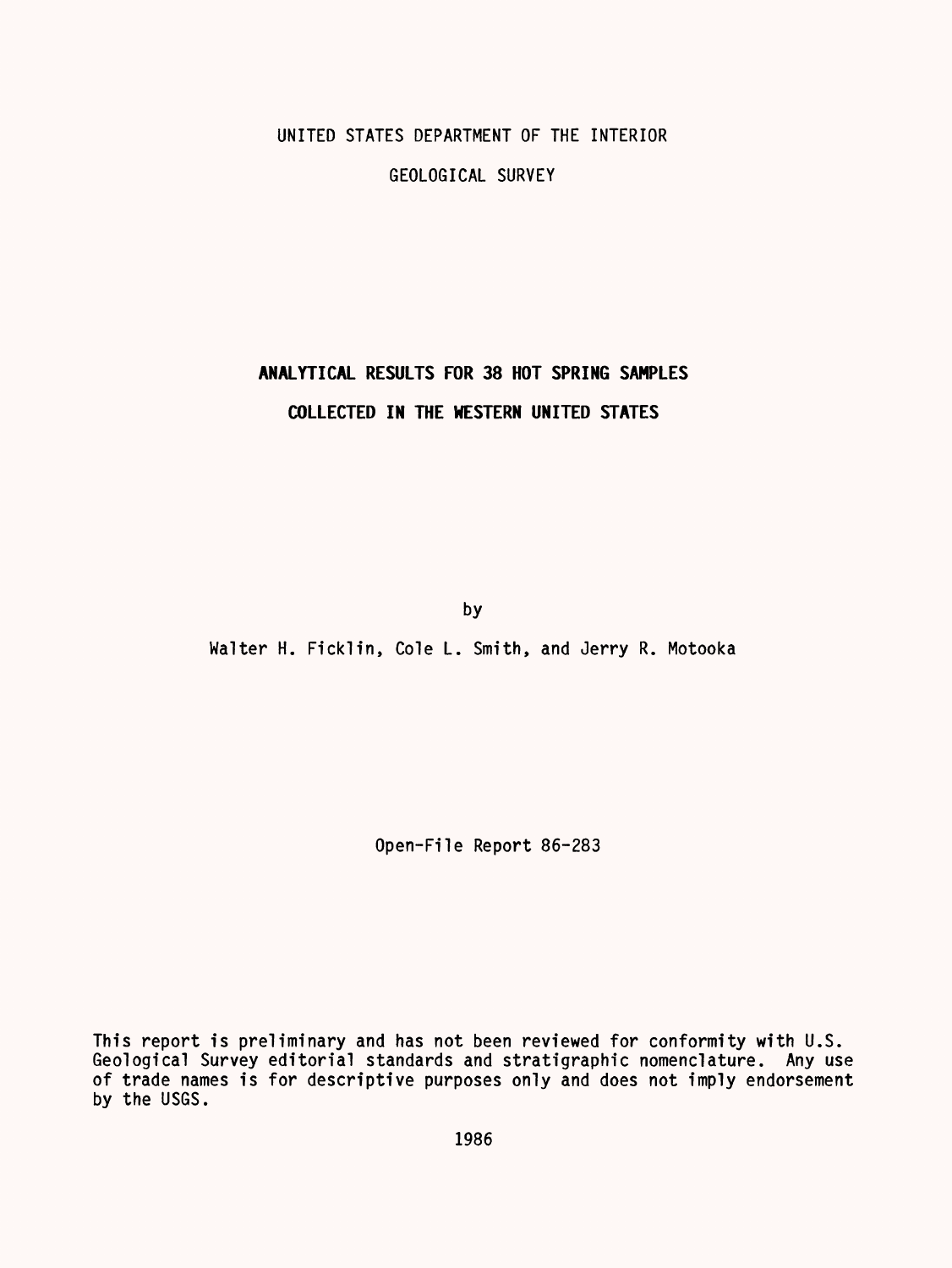### **CONTENTS**

| - Page       |  |  |  |  |  |  |  |  |  |
|--------------|--|--|--|--|--|--|--|--|--|
|              |  |  |  |  |  |  |  |  |  |
|              |  |  |  |  |  |  |  |  |  |
|              |  |  |  |  |  |  |  |  |  |
|              |  |  |  |  |  |  |  |  |  |
|              |  |  |  |  |  |  |  |  |  |
| <b>TABLE</b> |  |  |  |  |  |  |  |  |  |

Table 1.--Analytical results for 38 hot springs in the Western U.S........ 3

# Page

 $\sim 10^{11}$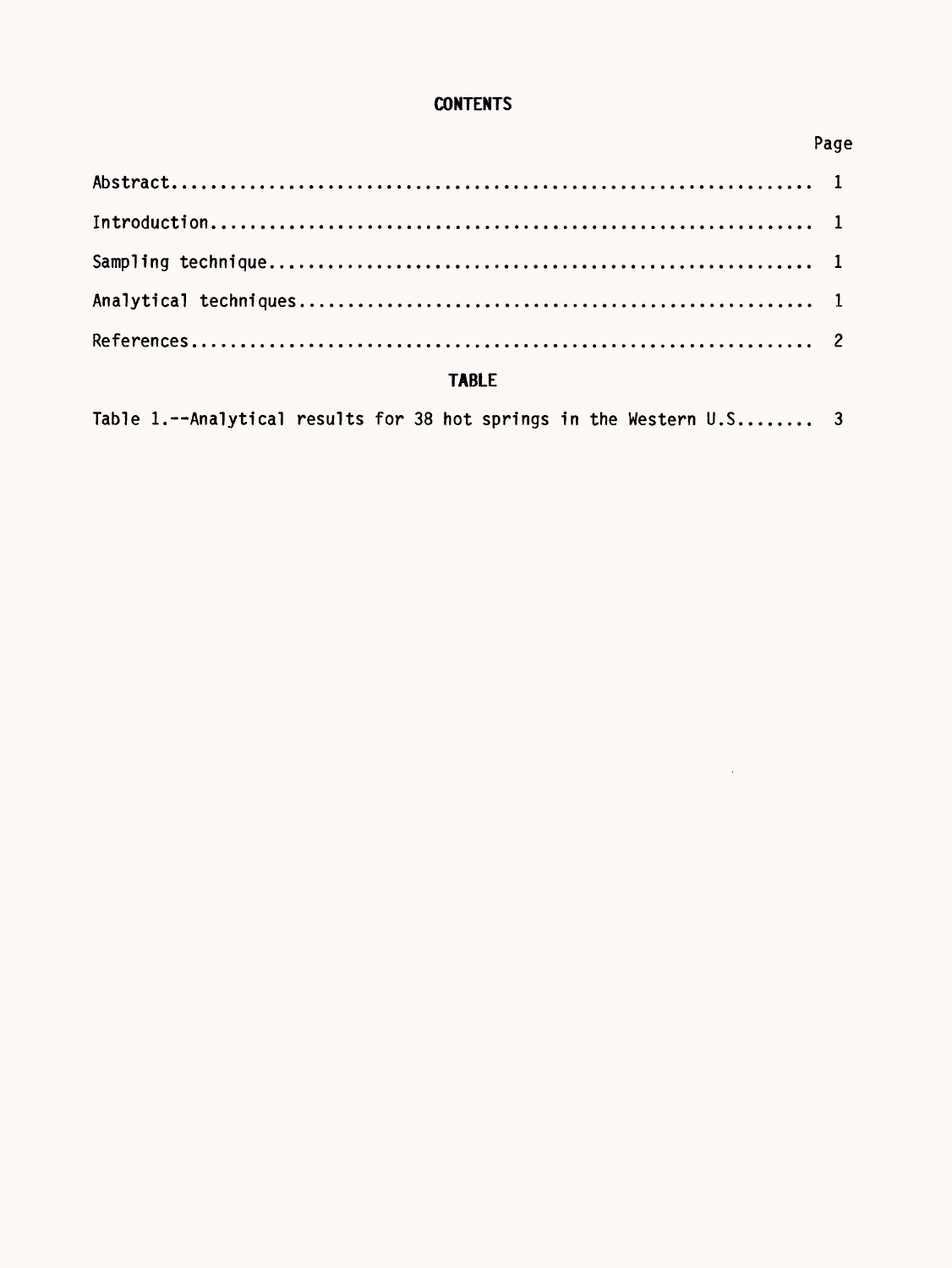#### **ABSTRACT**

Water samples were collected from hot springs in Colorado, New Mexico, Utah, Nevada, and California. The concentrations of the major constituents were determined by ion chromatography and flame atomic-absorption spectrophotometry. Temperature and pH were determined by conventional techniques. Arsenic and antimony were determined by graphite furnace atomicabsorption spectrophotometry. Iron, zinc, copper, tungsten, and molybdenum were determined by inductively coupled plasma emission spectrometry following preconcentration by coprecipitation.

#### **INTRODUCTION**

The chemical constituents in hot-spring water are important in the study of high-temperature geochemistry. The analytical results for 38 samples collected from hot springs are reported here. The data may be useful for general water quality assessment, as well as background information on the dissolved constituents in hot-spring water.

#### **SAMPLING TECHNIQUE**

The water collected for arsenic and antimony and the group of elements determined by the coprecipitation technique was filtered through a 0.45-micron filter. A 50-ml portion of the filtered water was acidified with concentrated nitric acid (1/2 ml per 50 ml of sample) and used for the determination of arsenic and antimony. A liter of unacidified, filtered water was collected for coprecipitation of the other trace elements (Smith, Motooka, and Willson, 1984). An untreated water sample was also collected at each location and used for the determination of the major constituents.

#### **ANALYTICAL TECHNIQUES**

The water was analyzed for all of the major constituents. Lithium, sodium, potassium, calcium, and magnesium were determined by conventional flame atomic absorption (Skougstad and others, 1979). Fluoride, chloride, and sulfate were determined by ion chromatography (Fishman and Pyen, 1979).

The concentration of arsenic and antimony was determined by graphite furnace atomic-absorption spectrophotometry with addition of nickel to stabilize the analyte during charring (Tam, 1974). The trace metals, iron, copper, zinc, tungsten, and molybdenum, were determined by inductively coupled plasma emission spectrophotometry following preconcentration (Smith, Motooka, and Willson, 1984). Boron was determined by the carminic acid method (Skougstad and others, 1979). Alkalinity was determined by Gran's Plot Titration (Orion Research, Inc., 1978). Silica was determined by flame atomic absorption using a nitrous oxide flame (Skougstad and others, 1979).

Analytical results for the major constituents, and for iron, copper, zinc, tungsten, molybdenum, arsenic, and antimony, are listed in table 1, as well as temperature, pH, and location.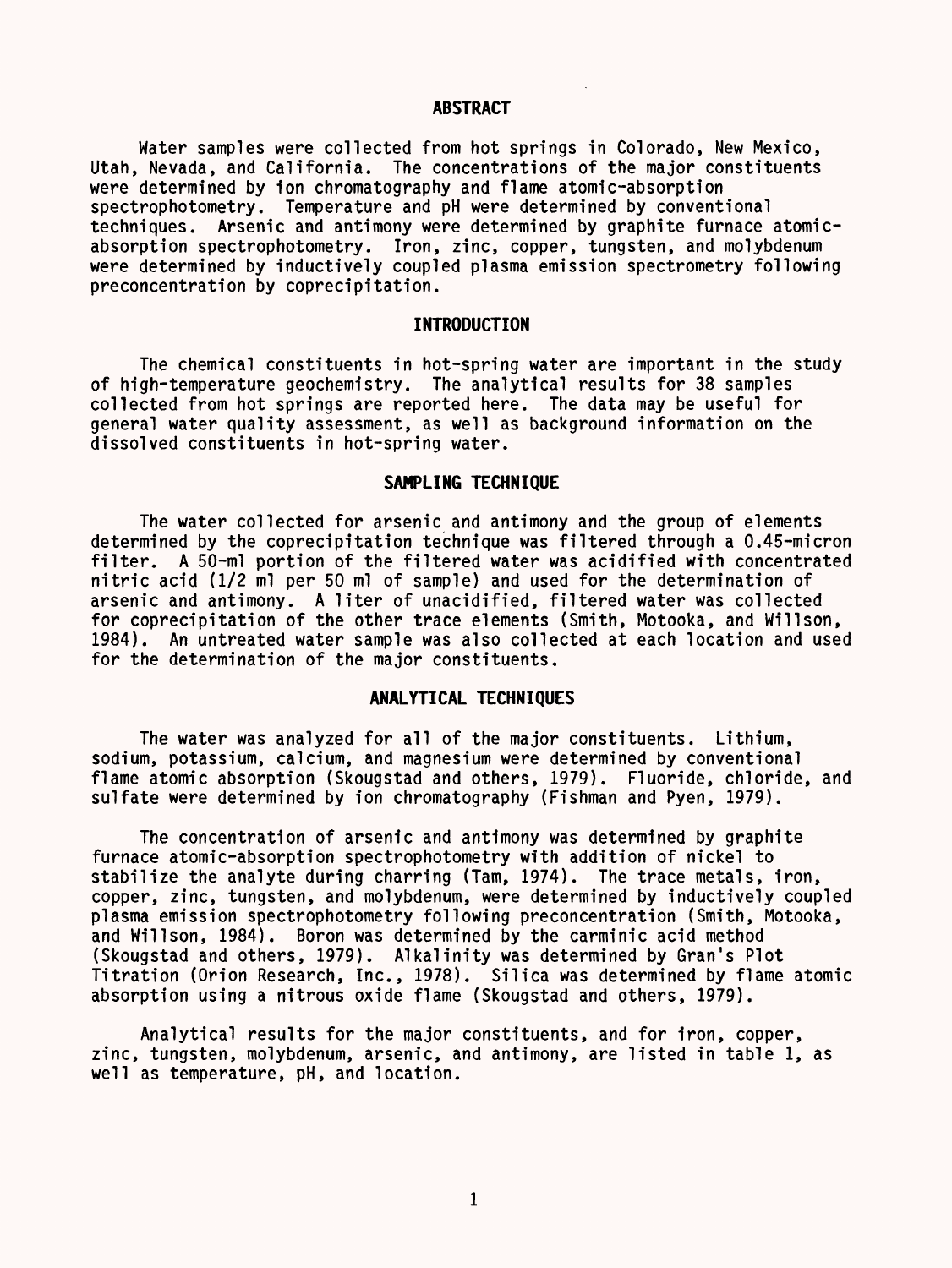#### **REFERENCES**

- Fishman, J. J., and Pyen, G., 1979, Determination of selected anions in water by ion chromatography: U.S. Geological Survey Water Resources Investigations 79-101, 30 p.
- Orion Research, Inc., 1978, Analytical methods guide, 9th ed.: Cambridge, Massachusetts, 48 p.
- Skougstad, M. W., Fishman, M. J., Fruedmann, L. C., Erdmann, D. E., and Duncan, S. S., 1979, Methods for determination of inorganic substances in water and fluvial sediments: Techniques of Water Resources Investigations of the U.S. Geological Survey, chapter Al, 26 p.
- Smith, Cole L., Motooka, Jerry M., and Willson, Wyley R., 1984, Analysis of trace metals in water by inductively coupled plasma emission spectrometry using sodium dibenzyldithiocarbamate for preconcentration: Analytical Letters, v. 17, no. 15, p. 1715-1730.
- Tam, K. C., 1974, Arsenic in water by flameless atomic-absorption spectrophotometry: Environmental Science and Technology, v. 8, p. 734.